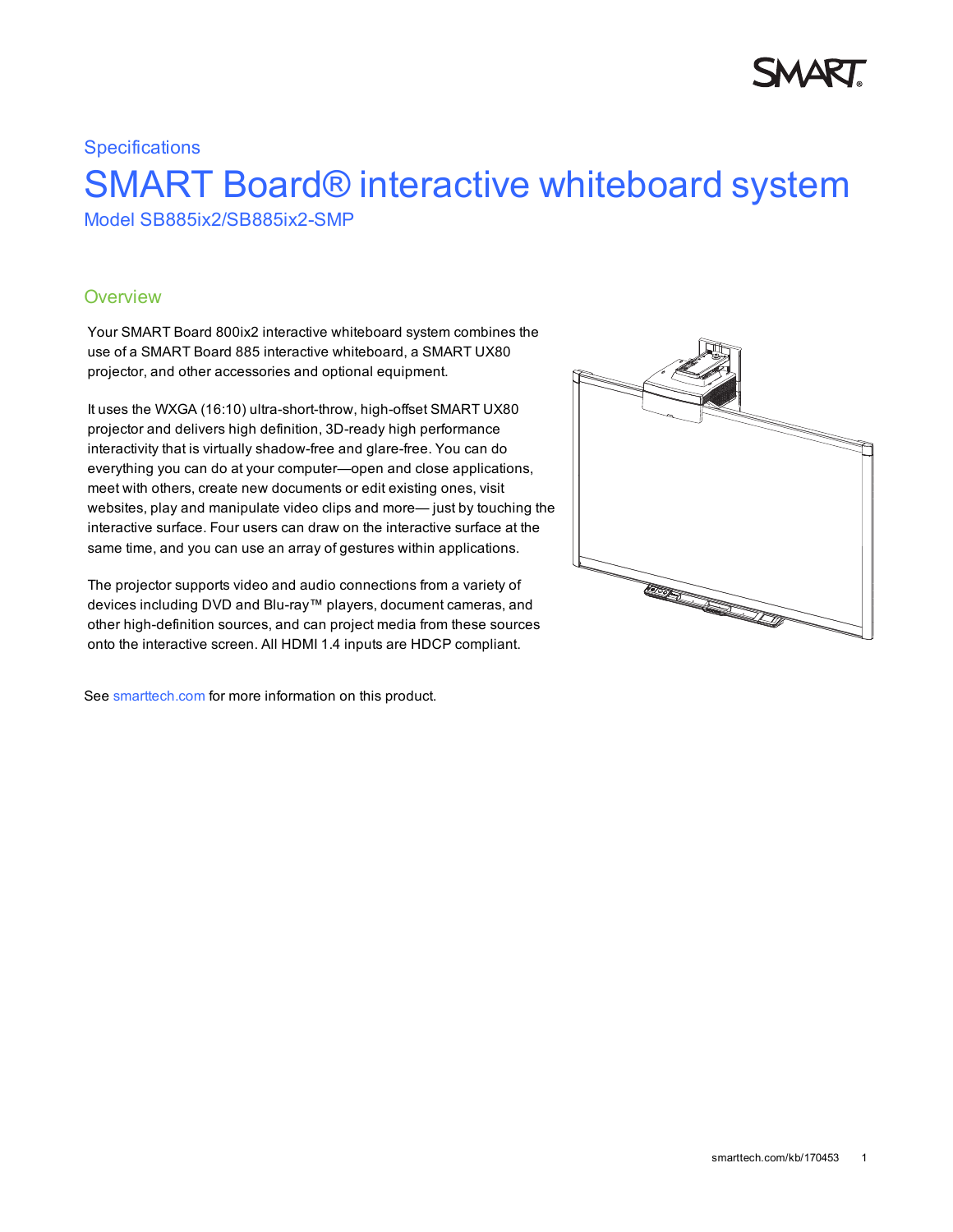#### **S P E C I F I C A T I O N S**

SMART Board interactive whiteboard system – Model SB885ix2/SB885ix2-SMP

### Dimensions and weights



### **SMART Board885ix2 interactive whiteboard**

#### **Weight**

60 lb. (27.2 kg)

### **Shipping dimensions**

4 3/8" W × 56 3/4" H × 88" D (11.1 cm × 144.1 cm × 223.5 cm)

**Shipping weight SB885ix2** 90 lb. (40.8 kg)

**Shipping weight SB885ix2-SMP** 95 lb. (43.1 kg)

### **SMART UX80 projector Extended control panel**

**Weight (projector only)** 19 lb 6 oz. (8.8 kg)

**Weight (projector + boom)** 33 lb 12 oz. (15.3 kg)

**Shipping weight (projector + boom)** 42 lb 5 oz. (19.2 kg)

#### **Shipping dimensions**

25 5/8" W × 23 5/8" H × 15 3/4" D (65 cm × 60 cm × 40 cm)

### **Remote control dimensions**

1 5/8" W × 3 3/8" H × 1/4" D (4.1 cm × 8.6 cm × 0.6 cm)

# **(ECP) - SB885ix2 only**

#### **Dimensions**

6 5/8" W × 2 18/" H × 4 5/8" D (16.8 cm × 5.5 cm × 11.9 cm)

#### **Weight** 5 lb. 11 oz. (2.6 kg)

### **Shipping dimensions**

16 1/2" W × 14" H × 3" D (41.9 cm × 35.6 cm × 7.6 cm)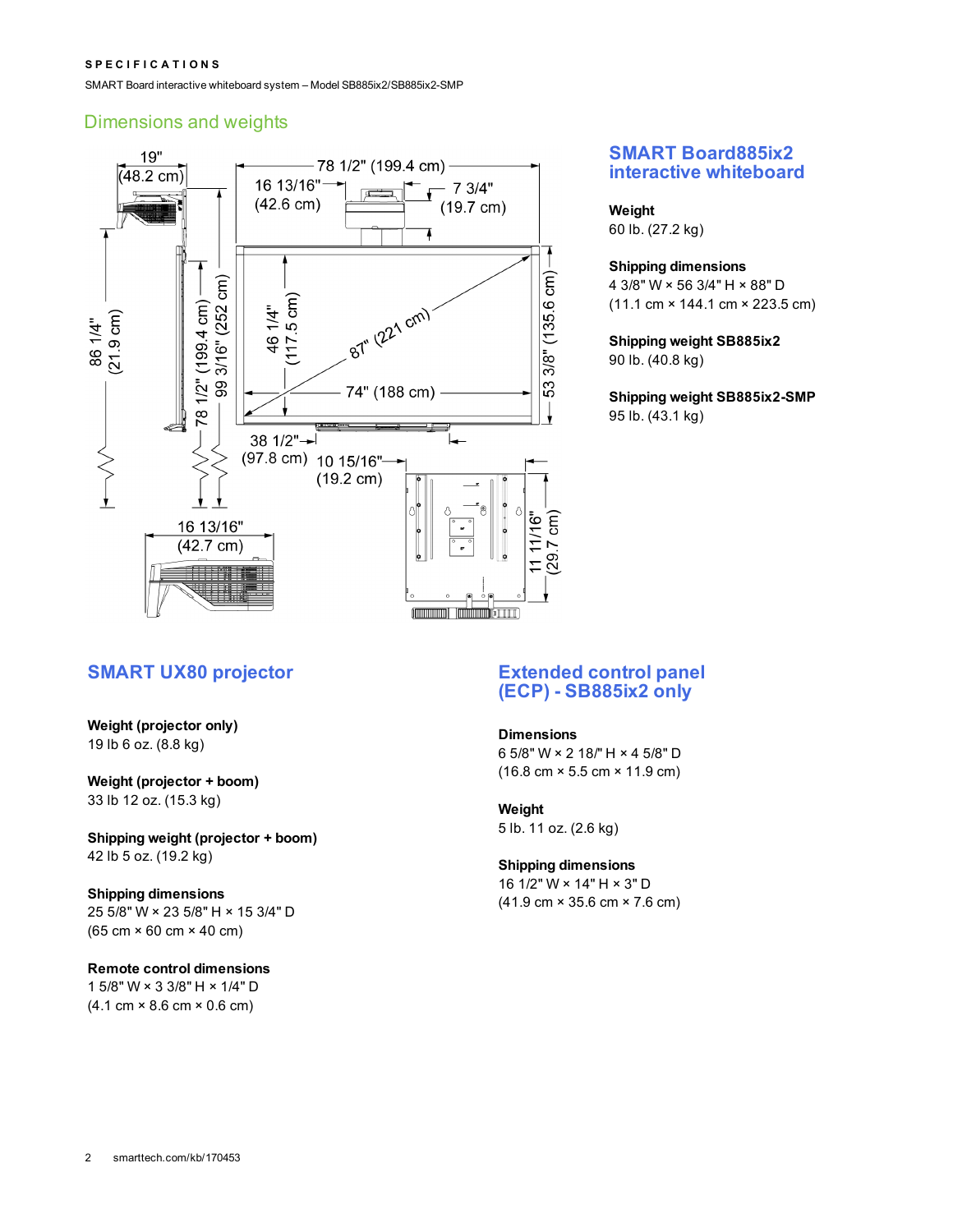### **Hardware**

### **Projector**

| Brightness (standard)                  | 3300 lumens (typical) in Standard 280 W mode at a CCT of 6500 K by the IEC method.                                                                                  |
|----------------------------------------|---------------------------------------------------------------------------------------------------------------------------------------------------------------------|
| Brightness (economy)                   | 2600 lumens (typical) in Economy 230 W mode at a CCT of 6500 K by the IEC method.                                                                                   |
| Native resolution                      | WXGA 1280 × 800                                                                                                                                                     |
| Aspect ratio                           | Native 16:10 aspect ratio with support for 16:9, and 5:4 and 4:3 aspect ratios with source<br>image scaling.                                                        |
| Throw ratio                            | Ultra-short throw, 0.18:1 ratio                                                                                                                                     |
| Throw distance                         | 14 3/4" (37.5 cm)                                                                                                                                                   |
| Display technology                     | Single chip DLP® technology by Texas Instruments™                                                                                                                   |
| 3D technology                          | 3D-ready projector using DLP Link™ technology                                                                                                                       |
| Lamp life                              | 2000 hours in Standard 280 W mode, 3000 hours in Economy 230 W mode.                                                                                                |
| Integrated speaker                     | 10 W mono                                                                                                                                                           |
| Projector noise                        | 36 dBA (high fan speed) or 33 dBA (standard fan speed), measured using the JIS method                                                                               |
| Contrast ratio (typical)               | 2000:1                                                                                                                                                              |
| Video system<br>compatibility          | HDTV (720p and 1080p) video system compatibility and HD Ready (HDMI technology and<br>720p) available, NTSC, NTSC 4.43, PAL, PAL-N, PAL-M, SDTV (480i/p and 576i/p) |
| Video interface<br>compatibility       | HDMI 1.4 (×2) and VGA (RGB or Component)                                                                                                                            |
| Horizontal frequency                   | 31 kHz-68 kHz                                                                                                                                                       |
| Vertical frequency                     | 30 Hz-85 Hz                                                                                                                                                         |
| Clock frequency                        | 25 MHz-150 MHz                                                                                                                                                      |
| External management                    | IR Remote, RS232 control port, internal web<br>page, Crestron RoomView® management via<br>RON.<br>Ethernet                                                          |
| Interactive whiteboard                 |                                                                                                                                                                     |
| Touch resolution                       | $4000 \times 4000$                                                                                                                                                  |
| Digitizing technology                  | Four-camera DViT® (Digital Vision Touch) technology with steel coated dry erase surface                                                                             |
| Accessories                            | Two ergonomic pens with comfort grip and rectangular eraser                                                                                                         |
| <b>Extended Control Panel</b><br>(ECP) | SB885ix2 - included with the system, not pre-attached to the pen tray<br>SB885ix2-SMP - included with the system, pre-attached to the pen                           |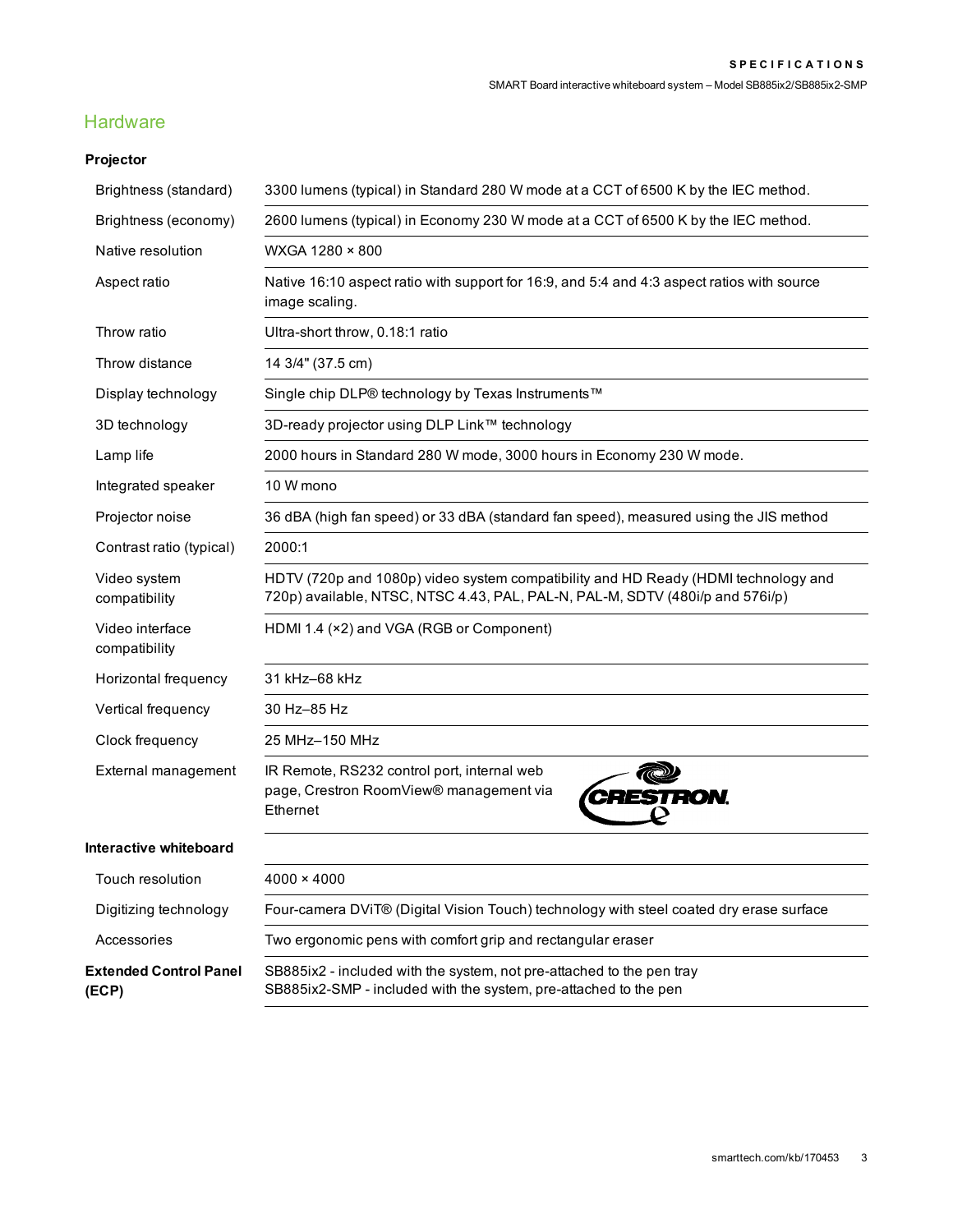#### **S P E C I F I C A T I O N S**

SMART Board interactive whiteboard system – Model SB885ix2/SB885ix2-SMP

| Included cables and<br>hardware | For SB885ix2 and SB885ix2-SMP<br>14' 9" (4.5 m) power cable<br>Infrared remote control<br>16' 5" (5 m) USB cable<br>13' 5 1/2" (4.1 m) 3.5 mm stereo audio cable<br>Projector wiring harness                                                                                                                                                                                             | For SB885ix2 only<br>Notebook/laptop harness<br>For SB885ix2-SMP only<br>150 mm USB adapter<br>SBX800 CAT5-XT USB extender<br>SMART GoWire™ auto-launch cable with<br>SMART Meeting Pro™ software<br>Room control adapter cable - SB8-CTRL |
|---------------------------------|------------------------------------------------------------------------------------------------------------------------------------------------------------------------------------------------------------------------------------------------------------------------------------------------------------------------------------------------------------------------------------------|--------------------------------------------------------------------------------------------------------------------------------------------------------------------------------------------------------------------------------------------|
| Theft protection                | Projector system padlock ring<br>SB800 system - Kensington security slot                                                                                                                                                                                                                                                                                                                 |                                                                                                                                                                                                                                            |
| <b>Connectors</b>               |                                                                                                                                                                                                                                                                                                                                                                                          |                                                                                                                                                                                                                                            |
| <b>Projector connectors</b>     | 3.5 mm phone jack audio input<br>3.5 mm phone jack audio output<br>DB15F RGB VGA video input<br>DB9F RS-232 control port<br>HDMI 1.4 input $(x2)$<br>Power (100V-240V AC at 50 Hz-60 Hz)<br>USB-B port - for service use only<br>RJ45 - ethernet connector<br>RJ45 - second projector control<br>7-pin mini-DIN for ECP data<br>4-pin mini-DIN 5V/2A output for ECP USB HUB/switch power |                                                                                                                                                                                                                                            |
| <b>ECP connectors</b>           | RJ11 6-wire internal pen tray connection<br>11-pin connects to projector wiring harness<br>4-pin room control system via SB8-CTRL adapter cable<br>USB Type B connects to bottom of pen tray<br>USB mini-Type B (x2) primary and secondary computer connections<br>USB Type A for USB Drive or memory stick                                                                              |                                                                                                                                                                                                                                            |
|                                 | <b>GIMPORTANT</b><br>The USB Type A connects only to the Primary computer                                                                                                                                                                                                                                                                                                                |                                                                                                                                                                                                                                            |

## Computer requirements

| <b>SB885ix2</b> | Windows® operating system or Mac operating system software and SMART Notebook software<br>installed                   |
|-----------------|-----------------------------------------------------------------------------------------------------------------------|
| SB885ix2-SMP    | Windows operating system and SMART Meeting Pro software installed or the SMART GoWire<br>auto-launch cable connected. |

## Storage and operating requirements

**Power requirements** 100V–240V AC at 50 Hz–60 Hz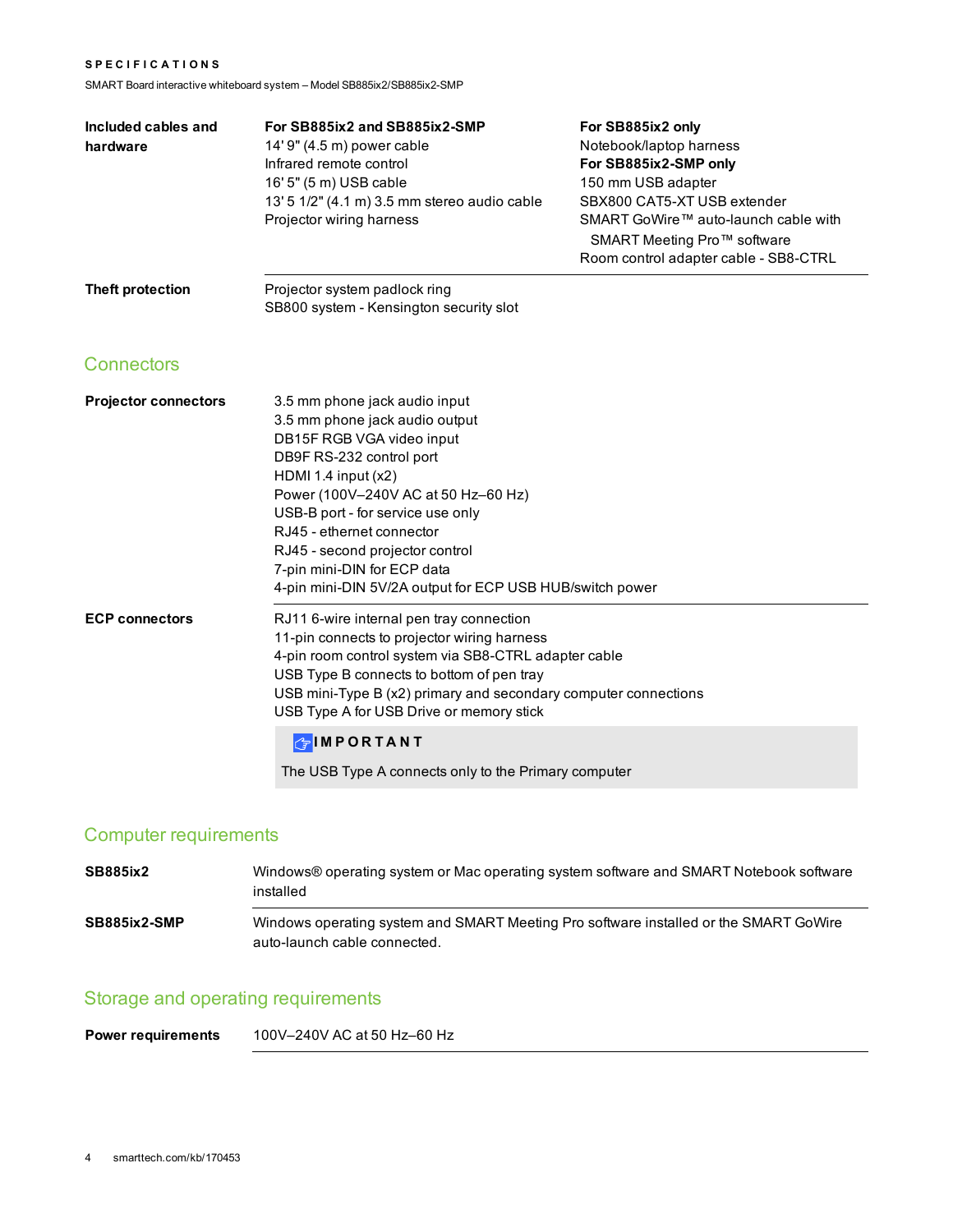#### **Power consumption**

| Full mode                    | 375 W                                                                                                                                                |
|------------------------------|------------------------------------------------------------------------------------------------------------------------------------------------------|
| Standard mode                | 311 W                                                                                                                                                |
| Standby mode                 | 0.5W                                                                                                                                                 |
| <b>Operating temperature</b> |                                                                                                                                                      |
| Interactive whiteboard       | 41°F to 95°F (5°C to 35°C) from 0' to 6000' (0 m to 1800 m)<br>41°F to 86°F (5°C to 30°C) from 6000' to 9800' (1800 m to 3000 m)                     |
| Projector                    | Standard speed: 0' to 6000' (0 m to 1800 m): 41°F to 95°F (5°C to 35°C)<br>High speed: 6000' to 6800' (1800 m to 2100 m): 41°F to 86°F (5°C to 30°C) |
| <b>Storage temperature</b>   | $-4^{\circ}$ F to 122 $^{\circ}$ F (-20 $^{\circ}$ C to 50 $^{\circ}$ C)                                                                             |
| <b>Humidity</b>              | 5% to 95% storage relative humidity, non-condensing<br>5% to 85% operating relative humidity, non-condensing                                         |

## Certification and compliance

| Regulatory certification CB, CCC, CE, C-Tick, FCC, KC, GOST-R, NOM, PSB, PSE, UL/CSA(US/Canada) and |
|-----------------------------------------------------------------------------------------------------|
| <b>VCCI</b>                                                                                         |

### **Environmental compliance**

| China          | EIP                                                   |
|----------------|-------------------------------------------------------|
| European Union | REACH, RoHS, WEEE, Battery, Packaging and ErP Standby |
| U.S.           | Packaging and Conflict Minerals                       |

### **Warranty**

| Interactive whiteboard | Two-year limited equipment warranty OR<br>Five-year limited equipment warranty upon registration |
|------------------------|--------------------------------------------------------------------------------------------------|
| Projector              | Three-year limited equipment warranty                                                            |
| Projector lamp         | 1000-hour/one-year warranty                                                                      |
| ECP                    | Three-year limited equipment warranty                                                            |

### Purchasing information

### **Order numbers**

| SB885ix2     | 87" (221 cm) diagonal SMART Board interactive whiteboard with a SMART UX80 projector<br>system. Includes a SMART Notebook software installation DVD.                                                |
|--------------|-----------------------------------------------------------------------------------------------------------------------------------------------------------------------------------------------------|
| SB885ix2-SMP | 87" (221 cm) diagonal SMART Board interactive whiteboard with a SMART UX80 projector<br>system. Includes a SMART GoWire cable with SMART Meeting Pro software and a SBX800<br>CAT5-XT USB extender. |